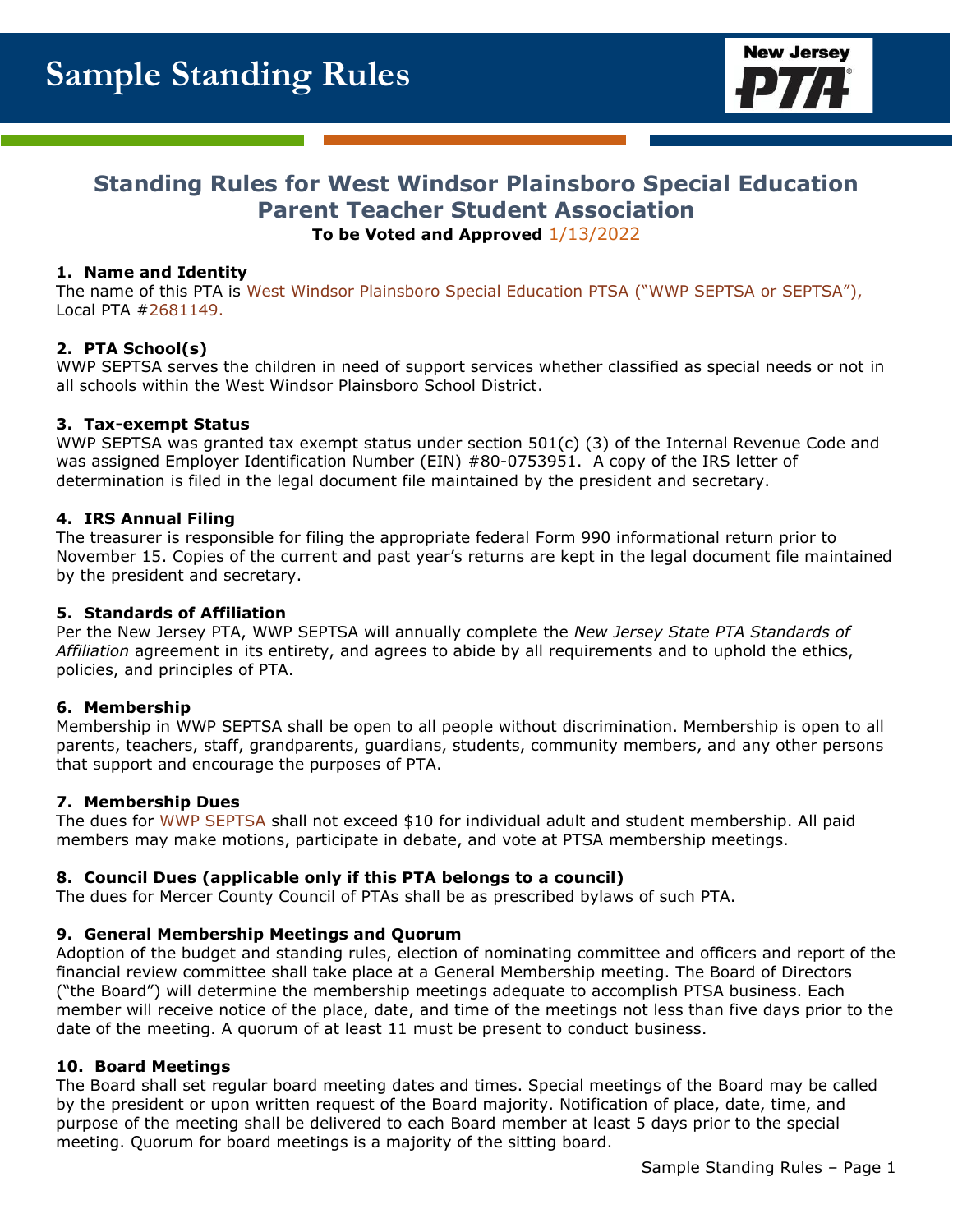

The right to make motions, participate in debate, and vote at Board meetings shall be limited to members of the Board.

# **11. Elected Officers and Standards of Affiliation**

SEPTSA's elected officers shall be: the President, Vice President(s), Treasurer and Secretary. Officers shall be elected at a General Membership meeting. A term of office shall be 1 year or until a successor is elected. SEPTSA will review the NJPTA Standards of Affiliation yearly. The Secretary is responsible for filing required documentation.

## **12. Officer Duties**

The specific duties that the officers are responsible for those enumerated in SEPTSA's bylaws.

## **13. Board**

WWP SEPTSA's Board shall consist of the elected officers and chairmen of the following standing committees: Nominating.

## **14. Training Requirements**

WWP SEPTSA will ensure that each officer attends a minimum of one NJPTA-approved training during the fiscal year.

## **15. Committees**

The Board shall establish committees. Committee Chairs shall be appointed by the by the members of the Board at the time of appointment for a term of one year. Since no other chairs have been appointed – the Board will only consist of the elected officers. All Committee Chairs must be current members of WWP SEPTSA. A committee chair may be removed from their position by a vote of the Board.

## **16. Budget and Monthly Financial Reports**

WWP SEPTSA shall approve an annual operating budget in the fall of each year. The General Membership has the authority to reallocate funds budgeted for one purpose to another purpose. The treasurer will submit a monthly financial report to the Board.

## **17. Financial Review**

WWP SEPTSA is required to conduct a financial review of its books at the close of the fiscal year (June 30). A financial review committee with a minimum of 3 members appointed by the president and approval of the Board will perform the review. The committee will present a report at the scheduled membership meeting immediately following the review. Members of this committee shall not include the president, the treasurer, any person authorized to sign on SEPTSA's bank accounts for the period that is being reviewed, any individuals related by marriage or blood to the authorized signers, or any individuals living in the households of the authorized signers.

#### **18. Bank Account**

WWP SEPTSA shall establish one or more accounts in financial institutions as determined by the Board. Any such account shall require the signatures of officers as prescribed in SEPTSA's Bylaws.

## **19. Independent Review of Bank Statements**

WWP SEPTSA's monthly bank account statements shall be provided to a member appointed by the Board. The Board will appoint the member at the beginning of the fiscal year. This member is responsible for reviewing the accounts and shall not be a signer on the accounts. The reviewer shall promptly report to the Board any concerns or discrepancies identified in the review. If no concerns or discrepancies are seen, the reviewer shall initial and date the account statements and provide them to the treasurer.